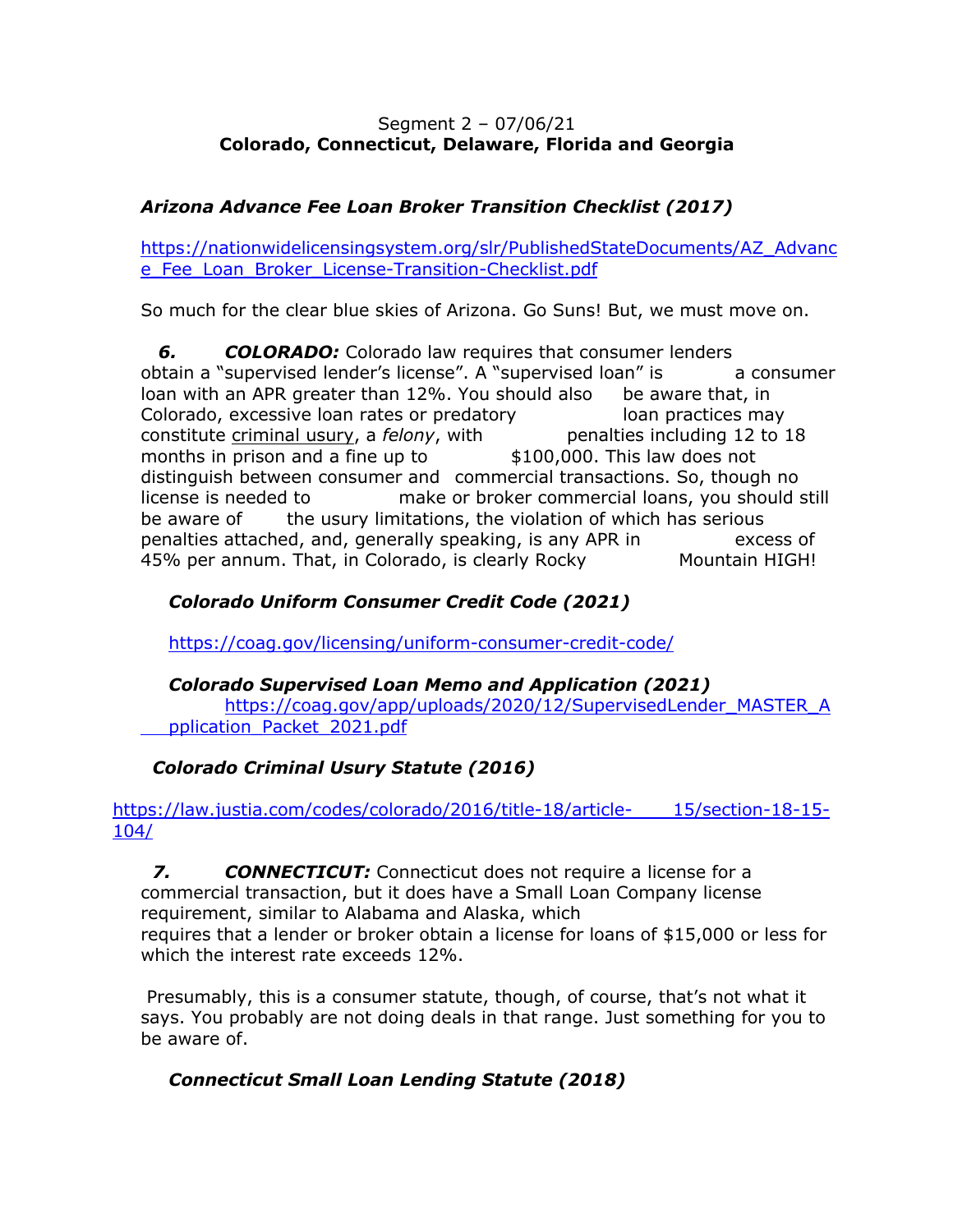*https://codes.findlaw.com/ct/title-36a-the-banking-lawof-connecticut/ct-gen-st-sect-36a-556.html*

**8. DELAWARE:** Every person desiring to transact the business of lending money in Delaware shall be required to obtain a license under this chapter; provided, however, that a person that makes not more than 5 loans within any 12-month period shall be deemed not to be transacting the business of lending money.*5 Del. C. 2202*.

**But,** under *5 Del. C. §§2210(e)* 

and 2202(b), the preceding statute only applies to "consumer credit transactions, including, but not limited to, extensions of credit secured by one to four family residential, owner occupied property located in this State intended for personal, family or household purposes. There are statutes governing the conduct of exempt lenders, but they are not much different than those of any other state. Based on §2210(e), it does not appear that a lender or broker engaged solely in commercial transactions needs a license to do so.

 *Delaware Banking/Licensed Lender Statute (2016)*

https://delcode.delaware.gov/title5/c022/sc01/index.html

*Delaware Administrative Code (2016)*

*https://regulations.delaware.gov/AdminCode/title5/2200/22 07.shtml*

 *Delaware Exemption Statutes (2014)*

#### *https://regulations.delaware.gov/AdminCode/title5/2200/22 07.shtml*

**9. FLORIDA:** A person may loan money to others, when the per annum percentage rate does not exceed 18 percent, without having a consumer finance license. If a mortgage is placed against real property, as collateral for such a loan, a person may need to be licensed as a mortgage lender pursuant to Chapter 494, Florida Statutes. There are no license requirements for commercial lenders, brokers or lessors. Florida does, however, impose criminal as well as civil penalties for usury and loan sharking.

In addition, Florida also has a law prohibiting loan brokers from assessing or collecting an advance fee from a borrower. *Florida Statutes Chapter 687.141.*

Finally, Florida has an interesting set of laws entitled *"Financial Technology Sandbox". Florida Statutes Chapter 559.952.* These laws generally permit a FinTech company with a new product to test new services and products in a "supervised, regulatory sandbox using exceptions to specified general law and waivers of the corresponding rule requirements under defined conditions".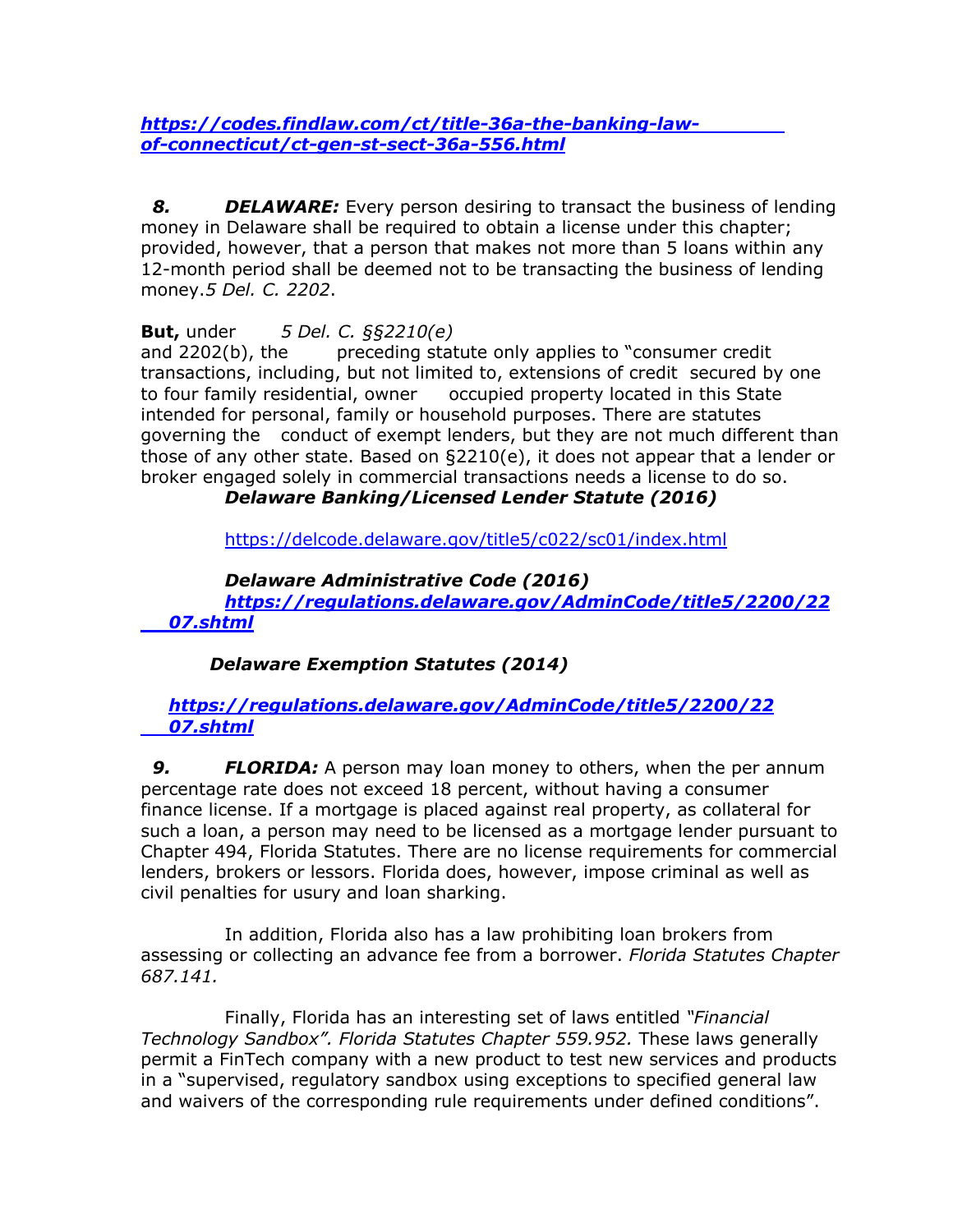Although basically a consumer statute, with a licensing requirement, it is an interesting development in the world of financial technology, and, in my opinion, will become more and more common to nurture the creation and use of innovative financial products throughout the country.

## *Florida Financial Technology Sandbox Statute (2020)*

http://www.leg.state.fl.us/Statutes/index.cfm?App\_mode=Display\_Statute&Sear ch\_String=&URL=0500-0599/0559/Sections/0559.952.html

*10. GEORGIA:* Finance companies and small loan companies that make consumer loans of \$3,000 or less are regulated by the Department pursuant to the Georgia Installment Loan Act. For finance companies that make consumer loans over \$3,000, the Federal Trade Commission along with the Consumer Financial Protection Bureau have regulatory authority over certain aspects of these loans pursuant to Regulation Z (Truth in Lending).

It also appears that Georgia has an "advance fee broker" law, not dissimilar to the one in Arizona, which might require that you obtain a license if that's part of your business model. This, like Arizona, seems to me to be a prohibition against unlicensed lenders promising loan modifications on mortgages. But, again, this is what the statute says.

Bottom line, no license needed unless you routinely collect advance payments. Once again, the definition of an "advance fee loan broker":

(3) "Loan broker" means any person, firm, or corporation who does not operate or maintain an office that is open regularly to the public for the transaction of business and where potential borrowers actually visit to transact, discuss, or negotiate potential loans and:

- (A) For or in expectation of consideration, arranges or attempts to arrange or offers to fund a loan of money, a credit card, or a line of credit;
- (B) For or in expectation of consideration, assists or advises a borrower in obtaining or attempting to obtain a loan of money, a credit card, a line of credit, or related guarantee, enhancement, or collateral of any kind or nature;
- (C) Acts for or on behalf of a loan broker for the purpose of soliciting borrowers; or

(D) Holds himself out as a loan broker.

"Loan broker" does not include any regulated lender or any third-party soliciting borrowers for a regulated lender pursuant to a written contract with the regulated lender or any mortgage banker or mortgage broker approved by a regulated lender or the federal Department of Housing and Urban Development,